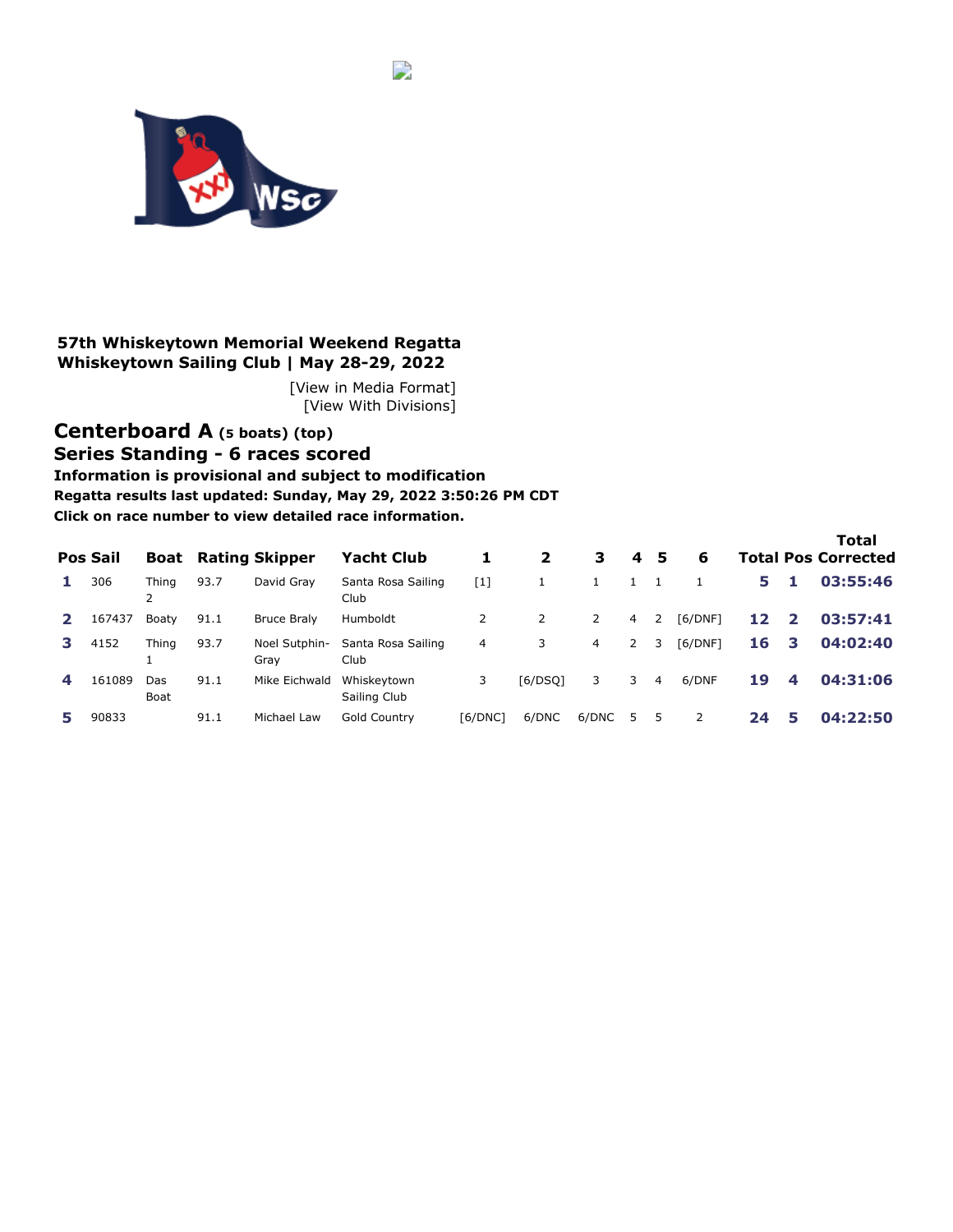# **[Centerboard B](https://www.regattanetwork.com/clubmgmt/applet_regatta_results.php?regatta_id=23645&preview=1&limit_fleet=Centerboard+B) (5 boats) [\(top\)](#page-0-0) Series Standing - 6 races scored**

### **Information is provisional and subject to modification Regatta results last updated: Sunday, May 29, 2022 3:52:13 PM CDT Click on race number to view detailed race information.**

|   | Pos Sail | Boat                           |       | <b>Rating Skipper Club</b>     | Yacht                                             | 1       | $\overline{2}$ | 3     | 4       | 5       | 6              |           |                         | Total<br><b>Total Pos Corrected</b> |
|---|----------|--------------------------------|-------|--------------------------------|---------------------------------------------------|---------|----------------|-------|---------|---------|----------------|-----------|-------------------------|-------------------------------------|
|   | 14024    | Flight<br><b>Risk</b>          | 98.5  | Steve<br>Lowry                 | <b>RYC</b>                                        | [3]     | 1              | 3     | 1       |         | $\overline{2}$ | <b>8T</b> | 1.                      | 03:08:43                            |
|   | 6297     | <b>FAIR</b><br><b>PLAY</b>     | 98.9  | <b>STEVE</b><br><b>GALERIA</b> | <b>FOLSOM</b><br><b>LAKE YACHT</b><br><b>CLUB</b> | 1       | 2              | 2     | $[3]$   | 2       | 1              | <b>8T</b> | $\overline{\mathbf{2}}$ | 03:18:30                            |
| 3 | 680      |                                | 131.2 | Pat Jones                      | Willamette                                        | 2       | 3              |       | 2       | [6/DNC] | 6/DNC          | 14        | 3                       | 03:10:20                            |
| 4 | 348      | Calamity<br>Jane (aka<br>Baby) | 98.8  | Lise Smith                     | <b>Butte Sailing</b><br>Club                      | 4       | 4              | 4     | [6/DNC] | 6/DNC   | 6/DNC          | 24        | 4                       | 03:51:47                            |
|   | 4711     |                                | 99.6  | Steve Mehl ISSA                |                                                   | [6/DNS] | 6/DNS          | 6/DNS | 6/DNC   | 6/DNC   | 6/DNC          | 30        | 5                       | 03:43:15                            |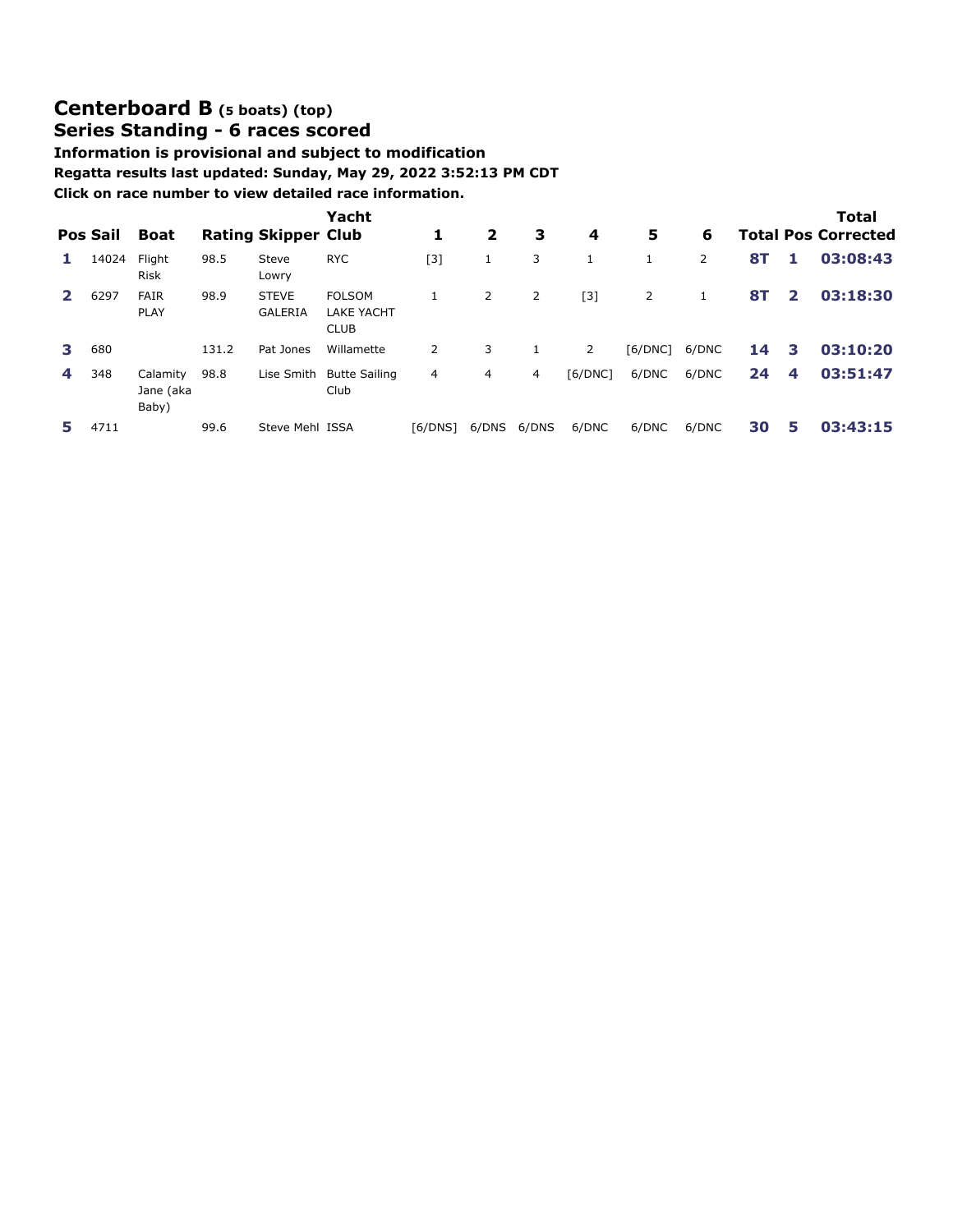## **[Keel A](https://www.regattanetwork.com/clubmgmt/applet_regatta_results.php?regatta_id=23645&preview=1&limit_fleet=Keel+A) (7 boats) [\(top\)](#page-0-0) Series Standing - 6 races scored**

**Information is provisional and subject to modification Regatta results last updated: Sunday, May 29, 2022 3:54:47 PM CDT Click on race number to view detailed race information.**

|              | Pos Sail | <b>Boat</b> |      | <b>Rating Skipper</b> | <b>Yacht Club</b>                      | 1              | $\overline{\mathbf{2}}$ | 3              | 4              | 5              | 6              | <b>Total Pos</b> |                         | <b>Total</b><br>Corrected |
|--------------|----------|-------------|------|-----------------------|----------------------------------------|----------------|-------------------------|----------------|----------------|----------------|----------------|------------------|-------------------------|---------------------------|
| 1.           | 11       |             | 77.6 | Tim Russell           | <b>SFYC</b>                            |                | [8/DNF]                 | $\mathbf{1}$   | 1              | $\mathbf{1}$   | $\overline{4}$ | 8                | 1                       | 05:20:43                  |
| $\mathbf{2}$ | 44       |             | 77.6 | Jon Stewart           | Whiskeytown<br>Sailing Club            | [5]            |                         | $\overline{4}$ | 2              | 2              | 5              | <b>14T</b>       | $\overline{\mathbf{2}}$ | 05:15:42                  |
| З.           | 143      | Mavxerick   | 77   | Kelly Pike            | <b>HMBYC</b>                           | [6]            | 3                       | $\overline{2}$ | 5              | 3              |                | 14T              | 3                       | 05:19:25                  |
| 4            | 128      | Bee         | 77   | Trevor<br>Tunnacliffe | <b>WVYC</b>                            | $\overline{2}$ | 2                       | 3              | [6]            | 5              | $\overline{2}$ | 14T              | 4                       | 05:47:00                  |
| 5.           | 221      |             | 80.6 | Steve<br>Cameron      | Richmond Yacht<br>Club                 | 4              | 4                       | [5]            | 3              | $\overline{4}$ | 3              | 18               | 5                       | 05:40:52                  |
| 6            | 56       |             | 77.6 | Lisa Byrne            | <b>Richmond Yacht</b><br>Club          | [7]            | 3.5/TIE                 | 7              | $\overline{4}$ | 6              | 6              | 26.5             | 6                       | 459379:38:20              |
|              | 15       |             | 77.6 |                       | Richard Jarraff Richmond Yacht<br>Club | 3              | 5                       | 6              | 7              | [8/DNF]        | 7              | 28               | - 7                     | 05:58:35                  |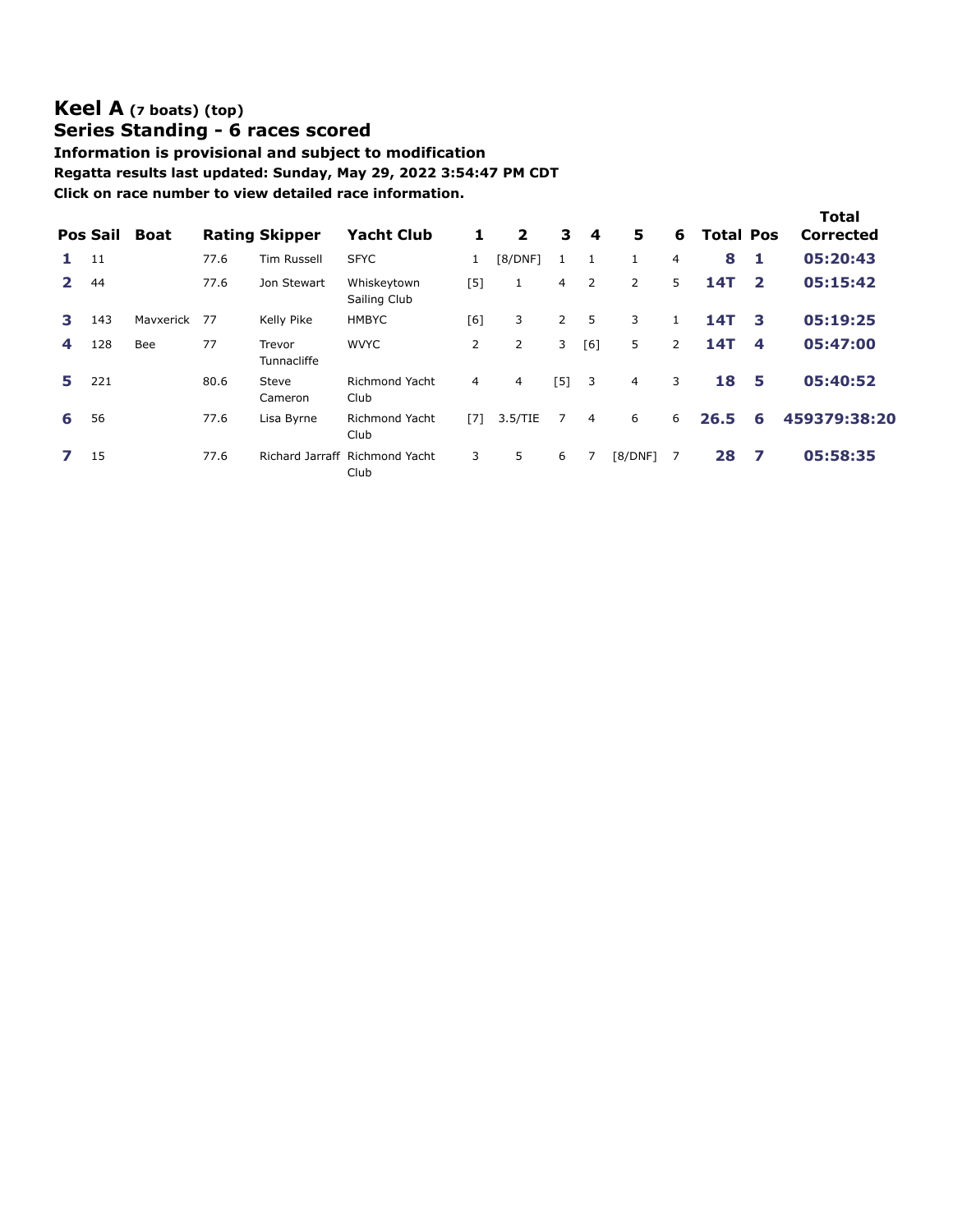## **[Keel B](https://www.regattanetwork.com/clubmgmt/applet_regatta_results.php?regatta_id=23645&preview=1&limit_fleet=Keel+B) (5 boats) [\(top\)](#page-0-0) Series Standing - 6 races scored**

**Information is provisional and subject to modification Regatta results last updated: Sunday, May 29, 2022 3:57:43 PM CDT Click on race number to view detailed race information.**

|              | <b>Pos Sail</b> | <b>Boat</b>       |      |                  | <b>Rating Skipper Yacht Club</b>  | 1     | $\mathbf{2}$   | 3     | 4     | 5              | 6              |            |                | <b>Total</b><br><b>Total Pos Corrected</b> |
|--------------|-----------------|-------------------|------|------------------|-----------------------------------|-------|----------------|-------|-------|----------------|----------------|------------|----------------|--------------------------------------------|
|              | 59              | Red Widow         | 90.1 |                  | Lisa Mulvey Klamath Yacht<br>Club |       | 1              | $[2]$ | 2     |                |                | 6          | 1              | 04:11:45                                   |
| $\mathbf{2}$ | 318             | Beyond<br>Therapy | 94.7 | Stephen<br>king  | <b>KYC</b>                        | [2]   | $\overline{2}$ |       |       | $\overline{2}$ | $\overline{2}$ | 8          | $\overline{2}$ | 04:01:28                                   |
| з.           | 209             | Touche            | 84.2 | Carl Strahle RYC |                                   | $[4]$ | 4              | 4     | 3     | 3              | 3              | <b>17T</b> | 3              | 04:27:37                                   |
|              | 002             | GoBananas         | 85.8 | Mario<br>Kalson  | <b>HYC</b>                        | 3     | 3              | 3     | [4]   | $\overline{4}$ | 4              | <b>17T</b> | 4              | 04:43:51                                   |
| 5.           | 54              |                   | 93.9 | Jim<br>Milestone | Whiskeytown<br>Sailing Club       | 5     | [6/DNF]        | 6/DNF | 6/DNC | 6/DNC          | 6/DNC          | 29         | 5              | 05:10:45                                   |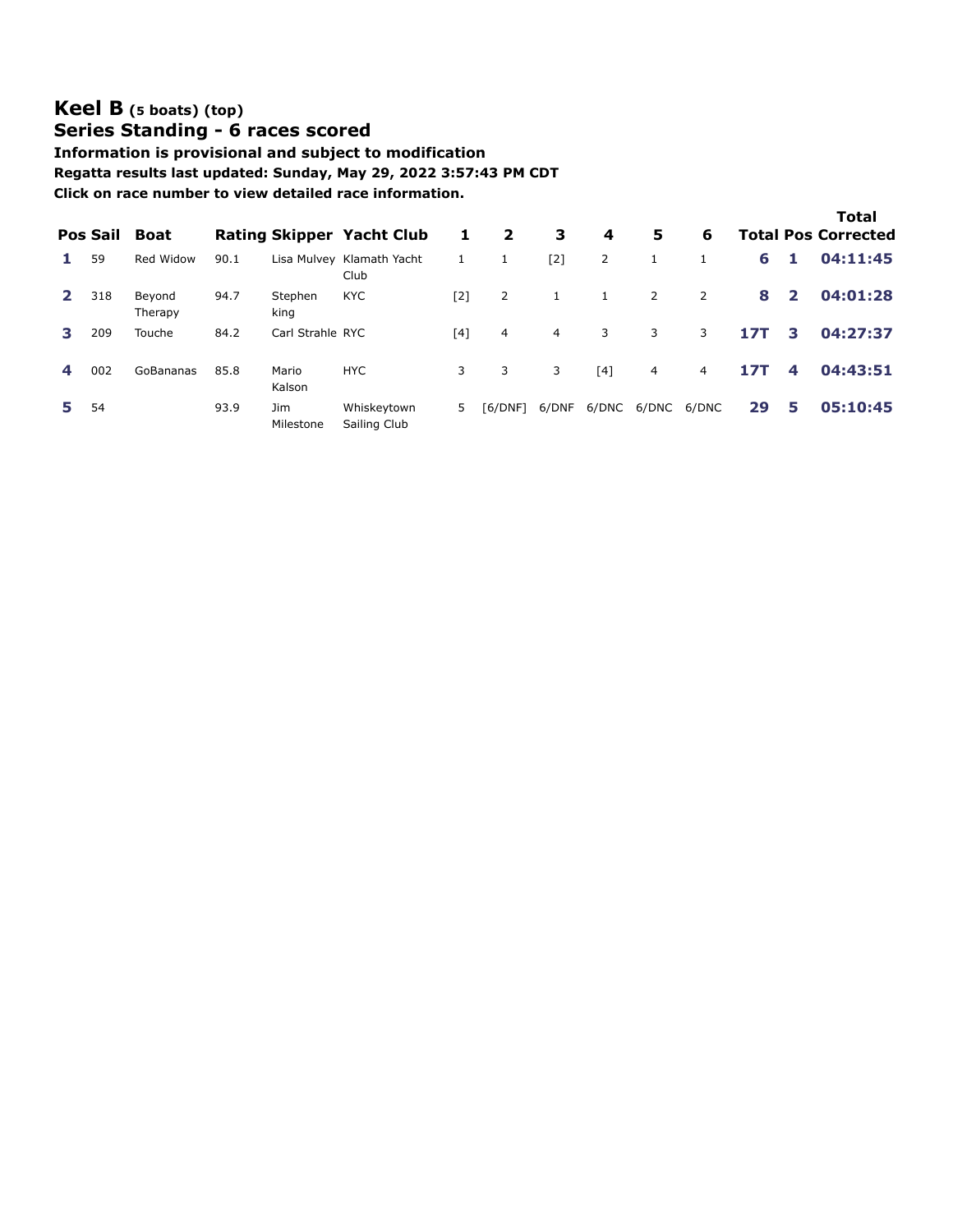# **[Multihull](https://www.regattanetwork.com/clubmgmt/applet_regatta_results.php?regatta_id=23645&preview=1&limit_fleet=Multihull) (8 boats) [\(top\)](#page-0-0)**

# **Series Standing - 6 races scored**

**Information is provisional and subject to modification Regatta results last updated: Sunday, May 29, 2022 4:56:55 PM CDT Click on race number to view detailed race information.**

|                |                   |                          |      |                            | Yacht                       |                |                         |                |       |                |                |                  |                | Total                      |
|----------------|-------------------|--------------------------|------|----------------------------|-----------------------------|----------------|-------------------------|----------------|-------|----------------|----------------|------------------|----------------|----------------------------|
|                | <b>Pos Sail</b>   | <b>Boat</b>              |      | <b>Rating Skipper Club</b> |                             | 1              | $\overline{\mathbf{2}}$ | 3              | 4     | 5              | 6              |                  |                | <b>Total Pos Corrected</b> |
|                | 04                |                          | 63.9 | Chris<br>Strahle           | Whiskeytown<br>Sailing Club | $\overline{2}$ | $\mathbf{1}$            | [5]            | 1     | 4              | 1              | $\boldsymbol{9}$ | 1              | 08:16:24                   |
| $\overline{2}$ | 14                | Trebuchet                | 62.4 | Jason<br>Smith             | <b>MHRA</b>                 | [4]            | 2                       | $\mathbf{1}$   | 2     | $\overline{2}$ | 4              | 11               | $\overline{2}$ | 06:58:00                   |
| з              | 1720              | Infusion                 | 62.4 | David<br>Peltier           | <b>MHRA</b>                 | $[3]$          | 3                       | 3              | 3     | 1              | $\overline{2}$ | 12               | 3              | 06:28:25                   |
| 4              | <b>USA</b><br>008 | Rhino                    | 62.4 | <b>Travis</b><br>Thompson  | <b>MHRA</b>                 | [9/DNF]        | 5                       | $\overline{2}$ | 4     | 3              | 3              | 17               | 4              | 07:12:52                   |
| 5              | 863               | Full Steam 59.3<br>Ahead |      | David<br>Spain             | <b>MHRA</b>                 | 5              | 6                       | 4              | 5     | [9/DNC]        | 9/DNC          | 29               | 5              | 08:10:34                   |
| 6              | 40701             |                          | 71.4 | Mark<br>Townley            | Redding<br>Yacht Club       |                | 4                       | [9/DNS]        | 9/DNC | 9/DNC          | 9/DNC          | 32               | 6              | 09:28:06                   |
|                | 64                | <b>BIGFOOT</b>           | 61.5 | Michael<br>Strahle         | <b>RYC</b>                  | 6              | [9/DNS]                 | 9/DNS          | 9/DNF | 9/DNC          | 9/DNC          | 42               | 7              | 09:52:59                   |
| 8              | 1181              |                          | 71.4 | Ryan<br>Curtis             | None                        | [9/DNF]        | 9/DNF                   | 9/DNS          | 9/DNC | 9/DNC          | 9/DNC          | 45               | 8              | 09:22:46                   |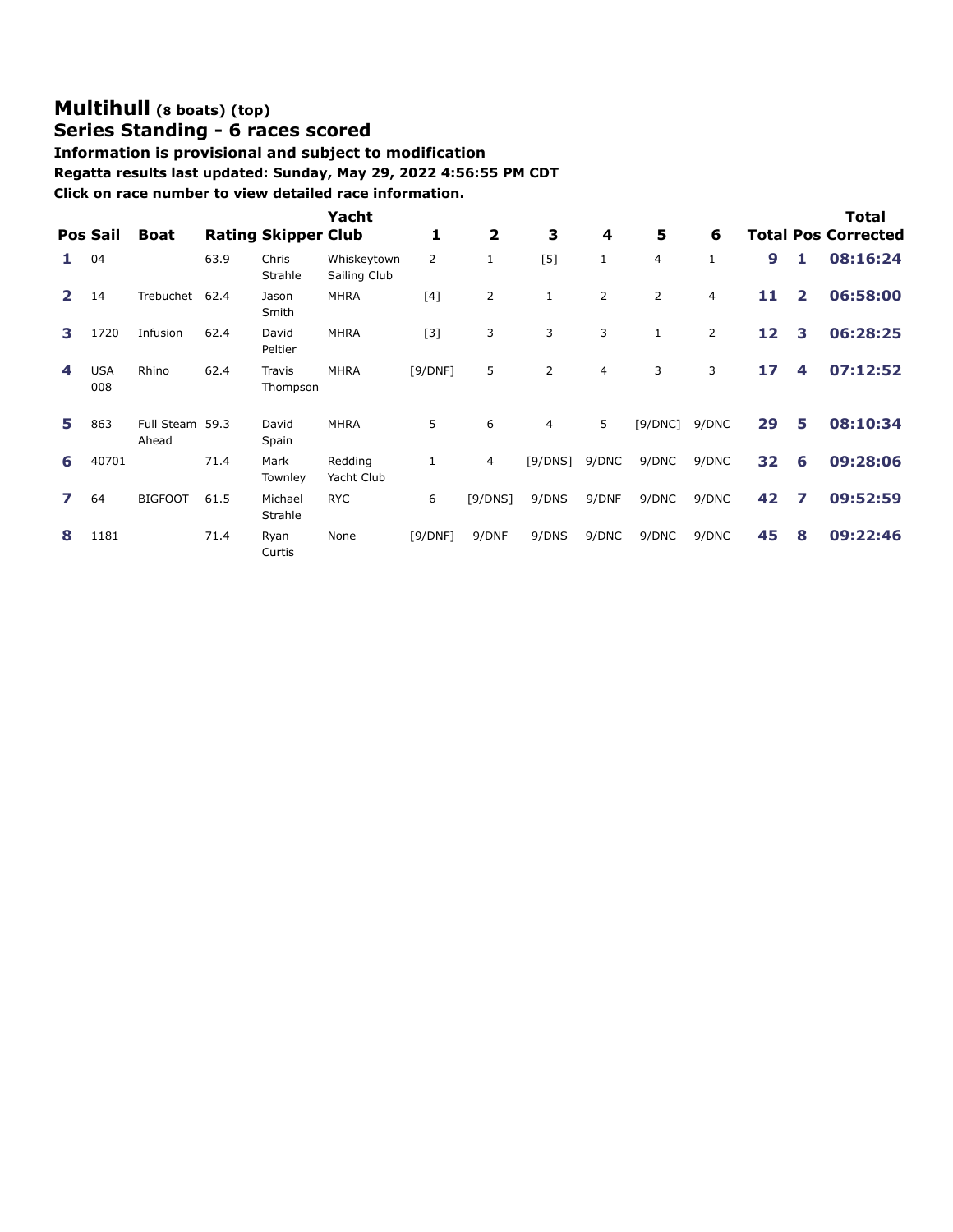### **[Aero](https://www.regattanetwork.com/clubmgmt/applet_regatta_results.php?regatta_id=23645&preview=1&limit_fleet=Aero) (10 boats) [\(top\)](#page-0-0) Series Standing - 6 races scored**

### **Information is provisional and subject to modification Regatta results last updated: Sunday, May 29, 2022 4:05:22 PM CDT Click on race number to view detailed race information.**

|    | <b>Pos Sail</b> | <b>Boat</b>      |      | <b>Rating Skipper</b> | <b>Yacht Club</b>             | 1              | $\overline{2}$ | 3              | 4            | 5              | 6              |            |                | Total<br><b>Total Pos Corrected</b> |
|----|-----------------|------------------|------|-----------------------|-------------------------------|----------------|----------------|----------------|--------------|----------------|----------------|------------|----------------|-------------------------------------|
|    | 1733            | Bunyip           | 90.7 | Stephen<br>Smith      | Richmond Yacht<br>Club        | $\mathbf{1}$   | $\overline{2}$ | $\overline{4}$ | $\mathbf{1}$ | [11/DNF]       | $\mathbf{1}$   | 9          | 1.             | 03:37:42                            |
|    | 2232            |                  | 90.7 | Alexander<br>Lowry    | Alexander<br>Lowry            | $\overline{2}$ | 3              | $\mathbf{1}$   | [4]          | 1              | 4              | 11T        | $\overline{2}$ | 03:27:09                            |
| 3  | 2789            | Lucky<br>Punk    | 90.7 | Craig Perez           | <b>Richmond Yacht</b><br>Club | 3              | $\mathbf{1}$   | $[5]$          | 3            | 2              | $\overline{2}$ | 11T        | 3              | 03:51:50                            |
| 4  | 3455            | Double<br>Nickel | 90.7 | Randall<br>Rasicot    | Richmond YC                   | 5              | 5              | 2              | [6]          | 4              | 3              | 19         | 4              | 03:30:55                            |
| 5  | 3623            |                  | 90.7 | Ilya Volkov           | N/A                           | $\overline{4}$ | 6              | 3              | 5            | $\overline{7}$ | [8]            | 25         | 5              | 03:36:39                            |
| 6  | 1725            |                  | 91.5 | Chris Davison         | none                          | 6              | 8              | $\overline{7}$ | $[9]$        | 3              | 6              | 30         | 6              | 03:39:44                            |
|    | 3634            |                  | 91.5 | Michael<br>Josselyn   | <b>Richmond Yacht</b><br>Club | 7              | [9]            | 9              | 2            | 6              | 9              | 33T        | 7              | 04:08:17                            |
| 8  | 3784            |                  | 90.7 | patrick grey          | <b>RYC</b>                    | [10]           | $\overline{7}$ | 6              | 7            | 8              | 5              | <b>33T</b> | 8              | 03:37:10                            |
| 9  | 1979            |                  | 91.5 | Barbara Smith RYC     |                               | 9              | $[10]$         | 10             | 8            | 5              | 7              | 39         | 9              | 04:14:48                            |
| 10 | 1249            |                  | 90.7 | Michael<br>Sealey     | Richmond YC                   | 8              | $\overline{4}$ | 8              | [11/DNC]     | 11/DNC         | 11/DNC         | 42         | 10             | 03:44:54                            |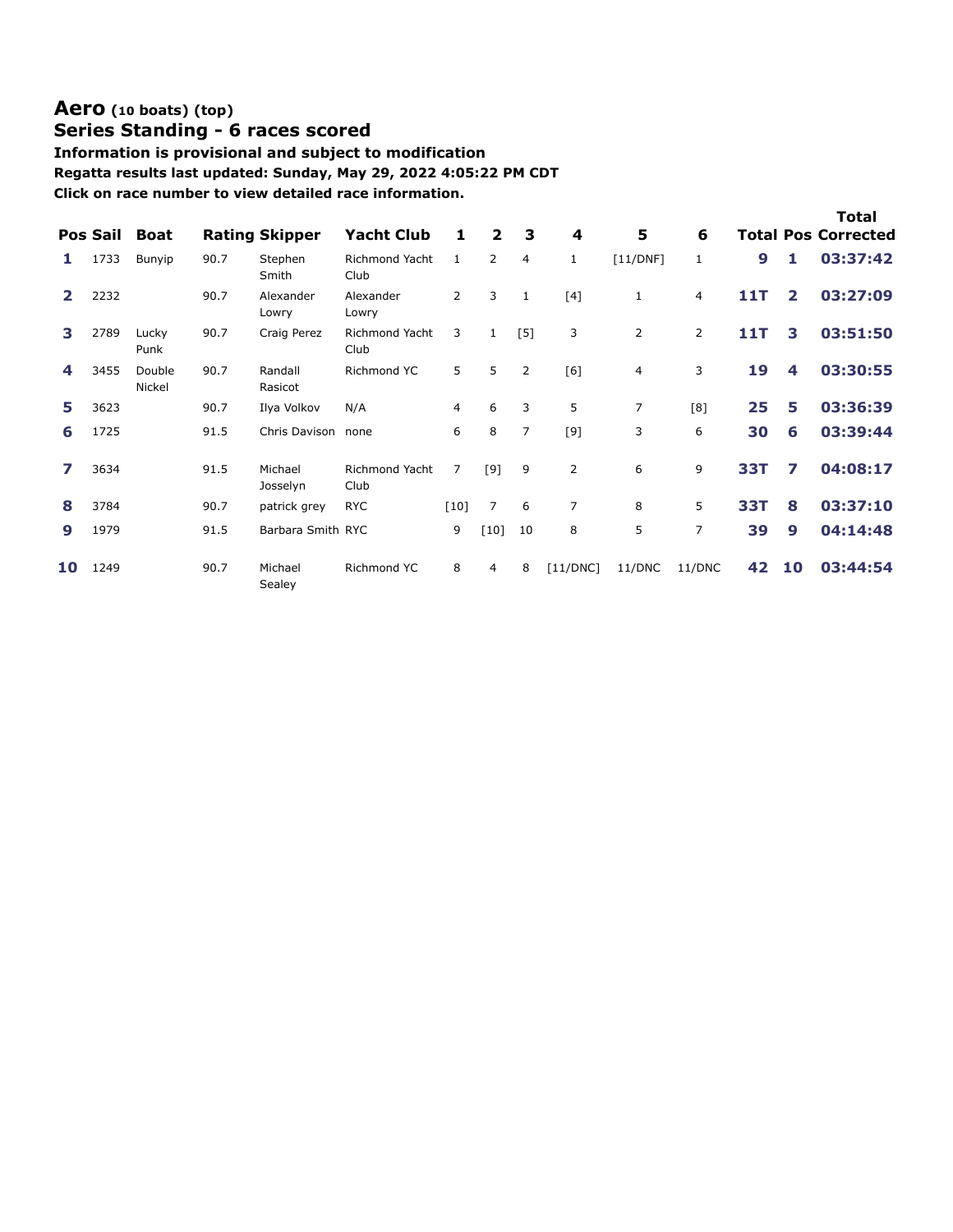# **[Snipe](https://www.regattanetwork.com/clubmgmt/applet_regatta_results.php?regatta_id=23645&preview=1&limit_fleet=Snipe) (4 boats) [\(top\)](#page-0-0) Series Standing - 6 races scored**

**Information is provisional and subject to modification Regatta results last updated: Sunday, May 29, 2022 4:08:25 PM CDT Click on race number to view detailed race information.**

| Pos Sail | <b>Boat</b>     |      | <b>Rating Skipper</b> | Yacht<br><b>Club</b> |     | $\overline{\mathbf{2}}$ | 3       |   |   |                          | 4 5 6 Total Pos |                         | Total<br>Corrected |
|----------|-----------------|------|-----------------------|----------------------|-----|-------------------------|---------|---|---|--------------------------|-----------------|-------------------------|--------------------|
| 30650    |                 | 91.9 | Thomas Hunt           | Lakeport             |     |                         | [2]     |   | 2 |                          | 6               | - 1                     | 04:21:30           |
| 30359    |                 | 91.9 | Christopher Watt      | <b>NA</b>            | [4] | 2                       | 1       | 3 |   | $\overline{\phantom{0}}$ | 9               | $\overline{\mathbf{2}}$ | 04:18:06           |
| 30569    | New<br>Horizons | 91.9 | Vince Casalaina       | Berkelev             | 2   | [5/DNS]                 | 5/DNS   | 2 | 3 | $\overline{\mathbf{3}}$  | 15              | - 3                     | 04:35:30           |
| 23659    |                 | 91.9 | Robert Pierce         | None                 |     |                         | [5/DNS] | 4 | 4 | $\overline{4}$           | 18              | 4                       | 04:52:29           |